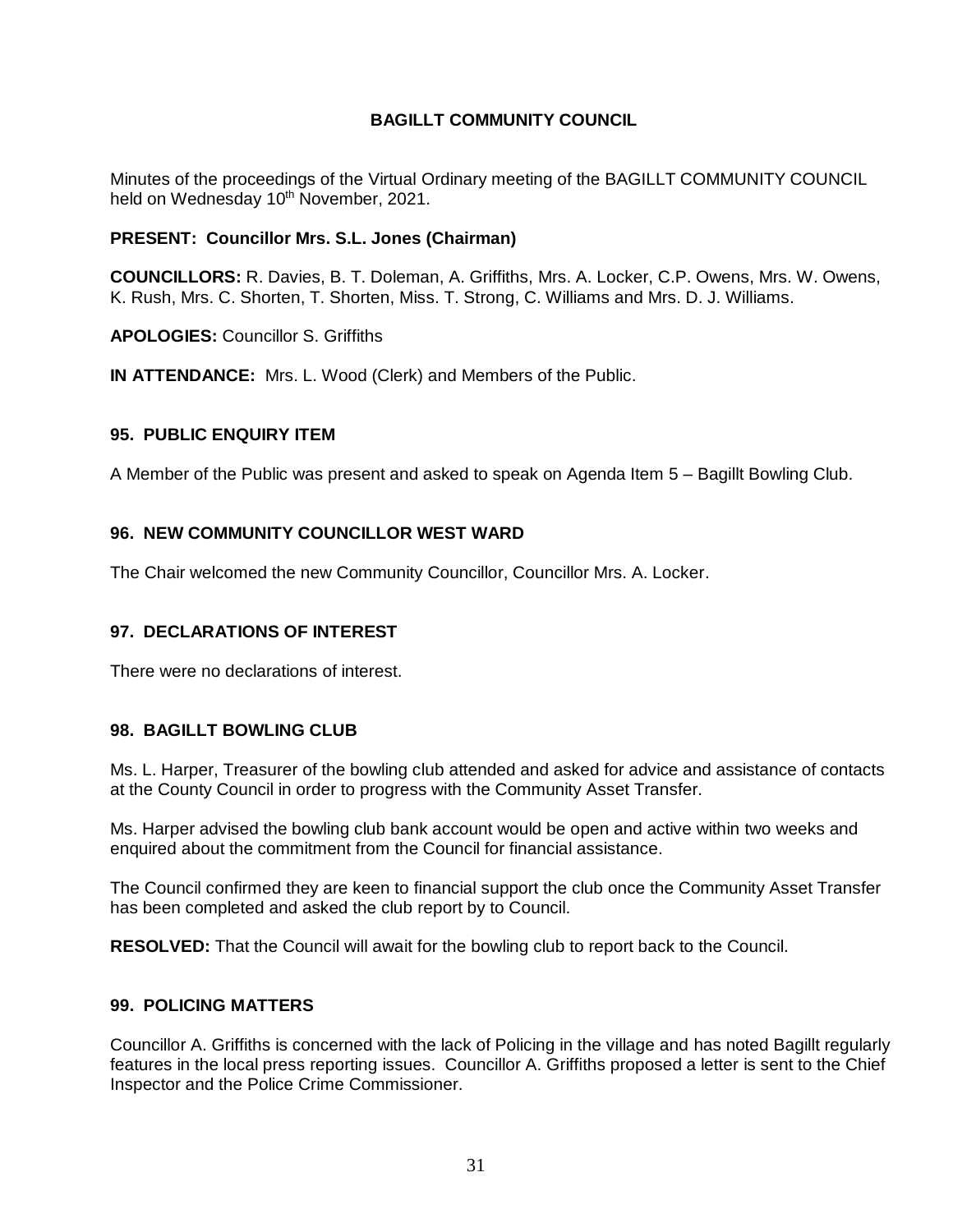Councillor K. Rush said following the recent serious incident in the village, residents are concerned and Police presence may help ease the concerns.

Councillor Mrs. C. Shorten reported that a residents in the Wern have had cars damaged.

Councillor R. Davies said residents must report all incidents to the Police. Councillor C. P. Owens added residents can also report incidents on line and proposed we advertised this on the Council's website.

**RESOLVED:** That the Clerk will write to the Chief Inspector and the Police Crime Commissioner regarding Police presence in the village and information regarding reporting incidents will be put on the Council's website.

## **100. MINUTES**

**Minute 86:** Councillor Mrs. W. Owens updated the Council regarding the replacement door and blinds. The door will be fitted in December and they are seeking quotations for the blinds.

**RESOLVED:** That the minutes of the Ordinary meeting of the Council held 13<sup>th</sup> October 2021 be confirmed as a correct record and signed by the Chairman.

# **101. CHAIRMAN'S COMMUNICATIONS**

The Chair had no communications.

# **102. REPORTS BY REPRESENTATIVES & COUNTY COUNCILLORS**

Councillor R. Davies reported he met with Councillor K. Rush and Mr. R. Roberts, Aura Play Design Officer regarding Bron y Wern playarea upgrade and the discussed the suggestions previously made by Councillor Miss. T. Strong regarding the equipment being closer to the entrance to aid wheelchair access. Mr. R. Roberts explained this would be extremely costly, in excess of £250,000.

Councillor K. Rush reported the residents of Top Hill have requested traffic restriction signage due to the damage being caused to properties by heavy traffic flow. This has been reported to Mr. S. Tulley, Flintshire County Council and signage has been requested.

Fly tipping near the bottle bank on the Stag Inn car park has become an issue. This was reported to Mr. T. Cartwright, Flintshire Streetscene and the area was cleared and the County Council will be looking at the items to see if they can find a name or address to locate the offender.

#### **RESOLVED:** Noted

#### **103. PLANNING**

#### **a. Applications Determined – on-line consultation period**

| <b>App No</b> | .      |
|---------------|--------|
| .ocation      | Detail |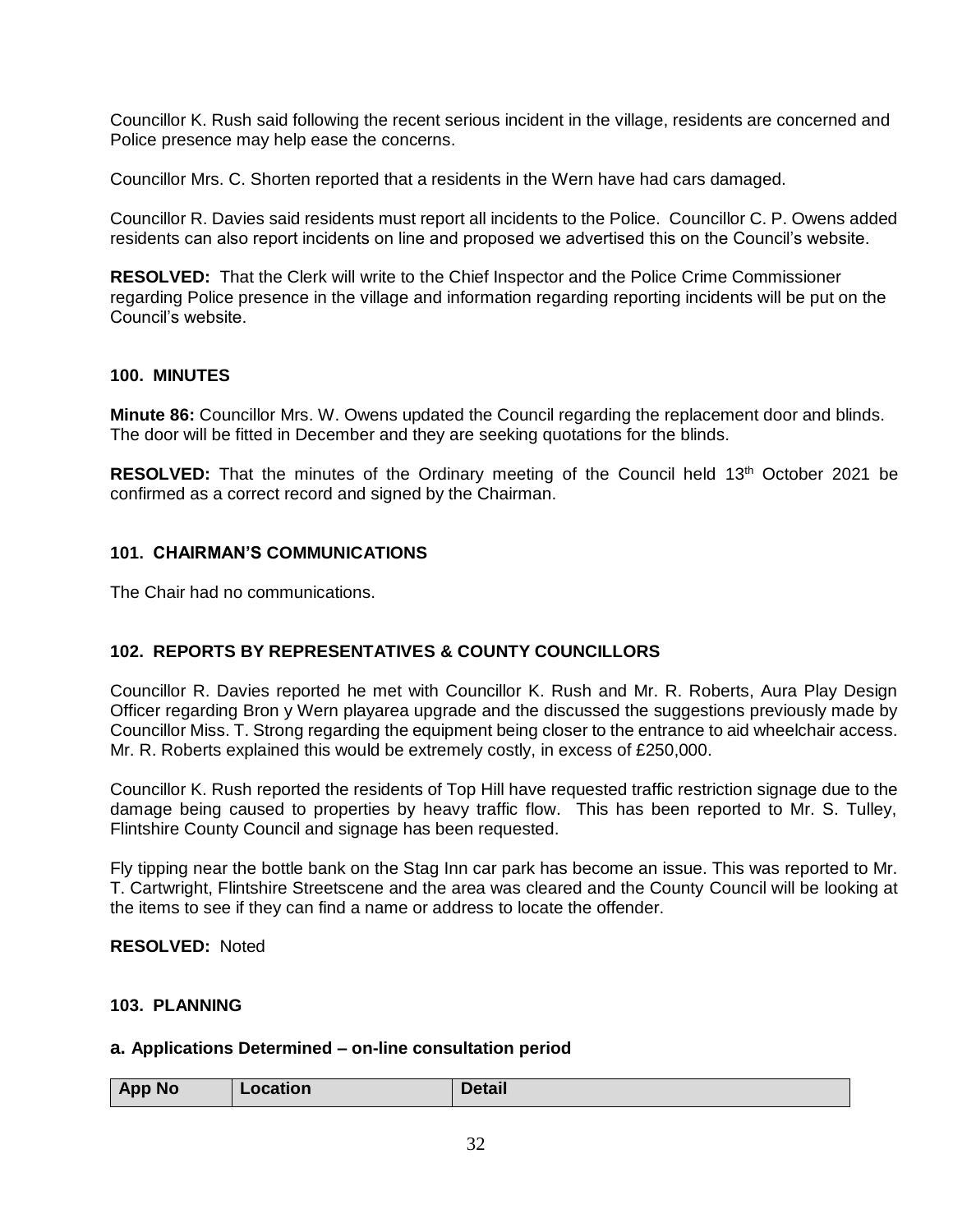| 063646 |                  | Feathers Inn, High Street,   Erection of 8 no semi-detached two bedroomed |
|--------|------------------|---------------------------------------------------------------------------|
|        | Bagillt, CH6 6HE | houses with car parking                                                   |

Councillor K. Rush reported that residents had been concerned to the number of houses as planning application states 8 semi-detached houses, the Planning Department confirmed it is 4 semi-detached dwellings, 8 houses in total.

The Clerk reported that due to the on-line consultation period ending before the next Council Meeting, the above Planning Application was considered by the West Ward Members, the Council supported this application and this was shared with the Planning department**.** 

**RESOLVED:** That it was noted that the application was supported.

## **b. Application Decisions.**

| pp No  | Location                                                              | <b>Detail</b>                                                                                | <b>Decision</b> |
|--------|-----------------------------------------------------------------------|----------------------------------------------------------------------------------------------|-----------------|
| 063428 | Ellaville, Old London<br>Road, Bagillt, Flint,<br>Flintshire, CH6 6BP | Erection of a Bedroom and<br>Sunroom extensions to<br>existing bungalow with raised<br>patio | Approved        |

The Clerk informed the Council of the above planning application decision that was received from Flintshire County Council.

**RESOLVED:** That the Application decisions were noted.

# **104. ACCOUNTS FOR PAYMENT**

| <b>Voucher</b><br><b>No</b> | <b>Name</b>                      | <b>Details</b>                                                                 | £       |
|-----------------------------|----------------------------------|--------------------------------------------------------------------------------|---------|
| 59                          | Royal British Legion             | Purchase of 3 x Tommy Statue Soldiers                                          | 525.00  |
| 60                          | Mrs. L. Wood, Clerk              | <b>Clerks Salary &amp; Expenses</b>                                            | 733.50  |
| 61                          | <b>HM Revenues &amp; Customs</b> | Tax & NI Clerks Salary                                                         | 191.01  |
| 62                          | <b>Clwyd Pension Fund</b>        | <b>Employers &amp; Employees' Pension</b><br><b>Contribution for Clerk</b>     | 203.68  |
| 63                          | Opus Energy                      | <b>Library Electricity</b>                                                     | 14.76   |
| 64                          | Ebuyer                           | <b>Office Supplies</b>                                                         | 18.18   |
| 65                          | Royal British Legion             | Lamp post Poppies                                                              | 60.00   |
| 66                          | <b>Royal British Legion</b>      | Poppy Wreath                                                                   | 17.00   |
| 67                          | Mega Electrical                  | New Christmas Lights installation and<br>existing sites decoration and storage | 8064.00 |
| 68                          | <b>Flint Town Council</b>        | <b>Photocopying Services</b>                                                   | 18.70   |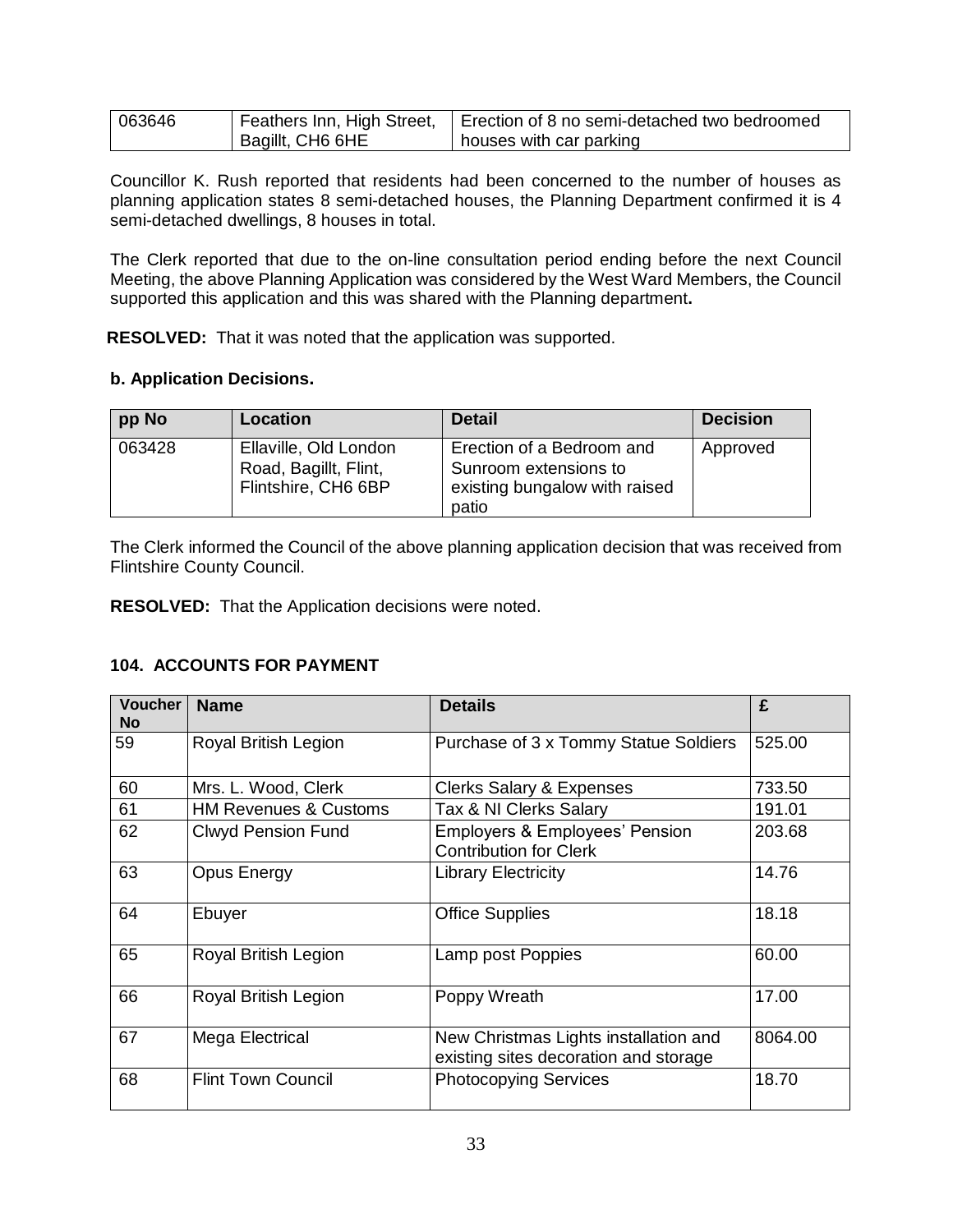# **RESOLVED:** That the above-mentioned accounts be paid.

# **105. INITIAL ESTIMATES CONSIDERATIONS 2022/23**

The meeting considered a report by the Clerk, copies of which had been previously circulated. The report was to allow Members to give a view on possible new items and the removal of others, prior to the report being prepared in consultation with the Chairman and Vice Chairman, which would be considered at the January 2021 meeting, thereby enabling the budget and precept to be agreed for the next financial year. See Appendix A.

## **a. Election Expenses**

**RESOLVED:** That a sum of £5,500 be included in the budget report for the January meeting.

## **b. Bagillt Bowling Club**

**RESOLVED:** That the Council agreed that a sum of £2,500 be included in the budget report for the January meeting and that no monies shall be held in reserves.

## **c. Bagillt Community Centre**

**RESOLVED:** That the Council will hold a sum of £20,000 (part of which would also be for the Community Library) in reserves as a contingency reserve in the event of unforeseen occurrences.

#### **d. Bagillt Community Library**

**RESOLVED:** That the Council agreed that a sum of £1,100 be included in the budget report for the January meeting, to cover meeting the costs of insuring the building and monthly electricity costs and the Council will hold a sum of £20,000 (part of which would also be for the Community Centre) in reserves as a contingency reserve in the event of unforeseen occurrences.

#### **e. Play Area Improvements**

**RESOLVED:** That the Council agreed a sum of £15,000 be included in the budget report for the January meeting.

#### **f. Play Schemes**

**RESOLVED:** That the Council agreed a sum of £5,000 be included in the budget report for the January meeting, subject to confirmation from FCC about costs for 2022.

#### **g. War Memorial**

**RESOLVED:** That a sum of £500 be included in the budget report for the January meeting.

#### **i. Graveyard Extension**

**RESOLVED:** That the sum of £625 which has been held in reserves is removed and that a sum of £3,000 is made available from the general reserves this financial year to pay for the railings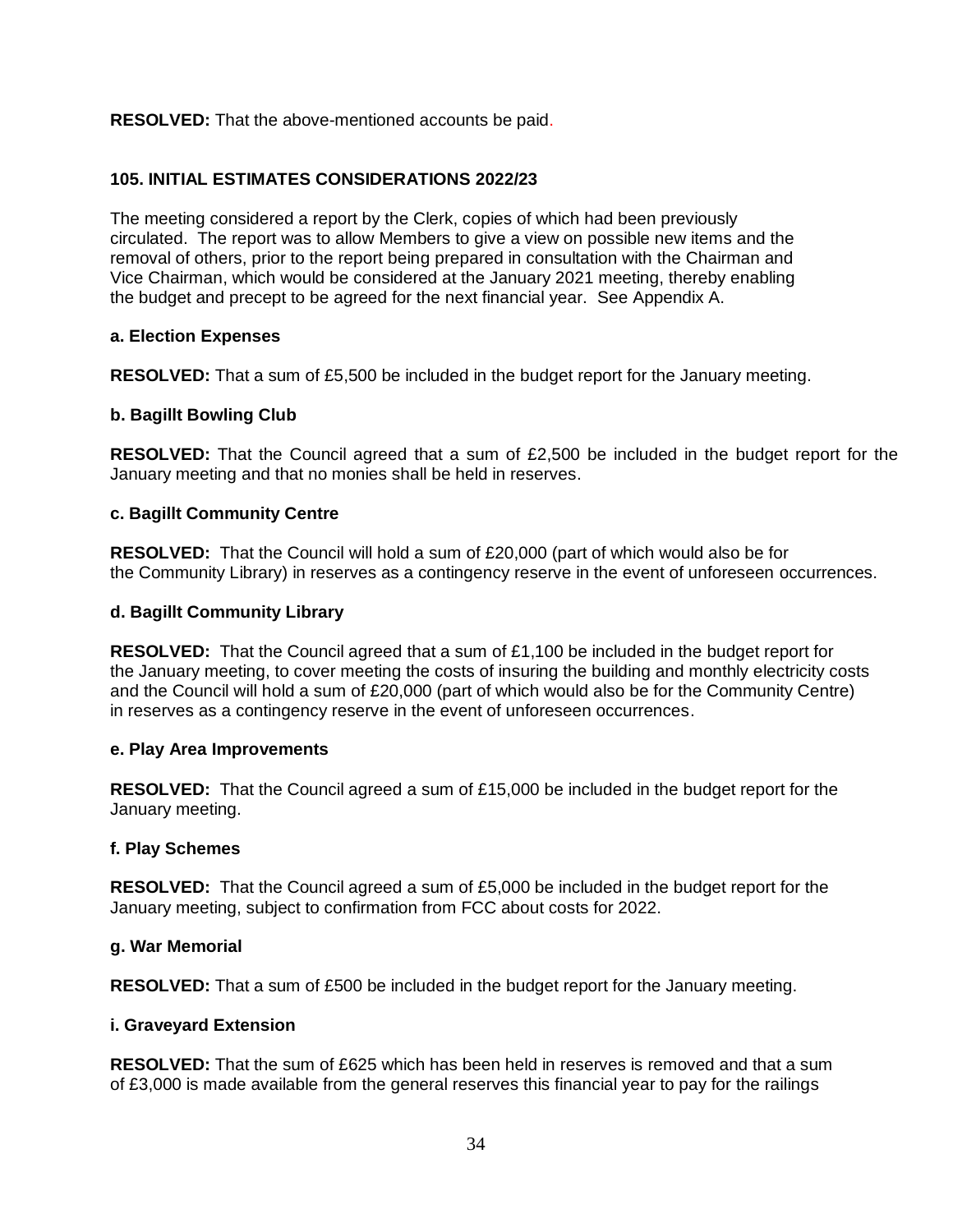works at the Church, should works not be completed before the end of this financial year, this amount will be carried forward and held in reserves in the 2022-23 budget.

# **j. CCTV**

**RESOLVED:** That a sum of £800 be included in the budget report for the January meeting, however discussions will be held at the January meeting.

## **k. Remembrance Sunday**

**RESOLVED:** That a sum of £200 be included in the budget report for the January meeting. Councillor R. Davies proposed the increase to purchase additional Lamppost Poppies and it was also proposed we use general reserves from this financial year to purchase an additional 3 Solider Tommy Silhouettes.

# **106. INDEPENDENT REMUNERATION PANEL FOR WALES (IRPW): CONSULTATION ON DRAFT ANNUAL REPORT 2022/23**

The Council considered the draft annual report of the Independent Remuneration Panel for Wales 2022/23. Copies of which had been previously circulated to Members.

**RESOLVED:** That the consultation on the allowances and expenses proposed for the next financial year be noted.

# **107. OLD LONDON ROAD IMPROVEMENT**

Councillor K. Rush said historical Old London Road was a cobbled street and residents asked if it could be cleared, cleaned and restored to cobbles, to bring some history back to the village, therefore proposed a letter is sent to Flintshire County Council to make enquiries.

**RESOLVED:** That the Clerk will write to Mr. J. Hill, Flintshire County Council to ask if Old London Road cobbles can be restored.

# **108. AUTHORITY FOR ACTION DURING RECCESS PERIOD**

#### **RESOLVED:**

- 1. That in accordance with the provisions of Section 101 of the Local Government Act 1972, the Chairman and Vice-Chairman, acting as a Sub-Committee, be given power to act on matters of an urgent nature during the recess period.
- 2. That in accordance with the provisions of Section 101 of the Local Government Act 1972, the Chairman and Vice-Chairman, together with a local Member(s) (excluding planning applications), acting as a Sub-Committee, be given power to act on matters where local Member involvement would be helpful during the recess period.

# **109. CORRESPONDENCE & CLERKS REPORT**